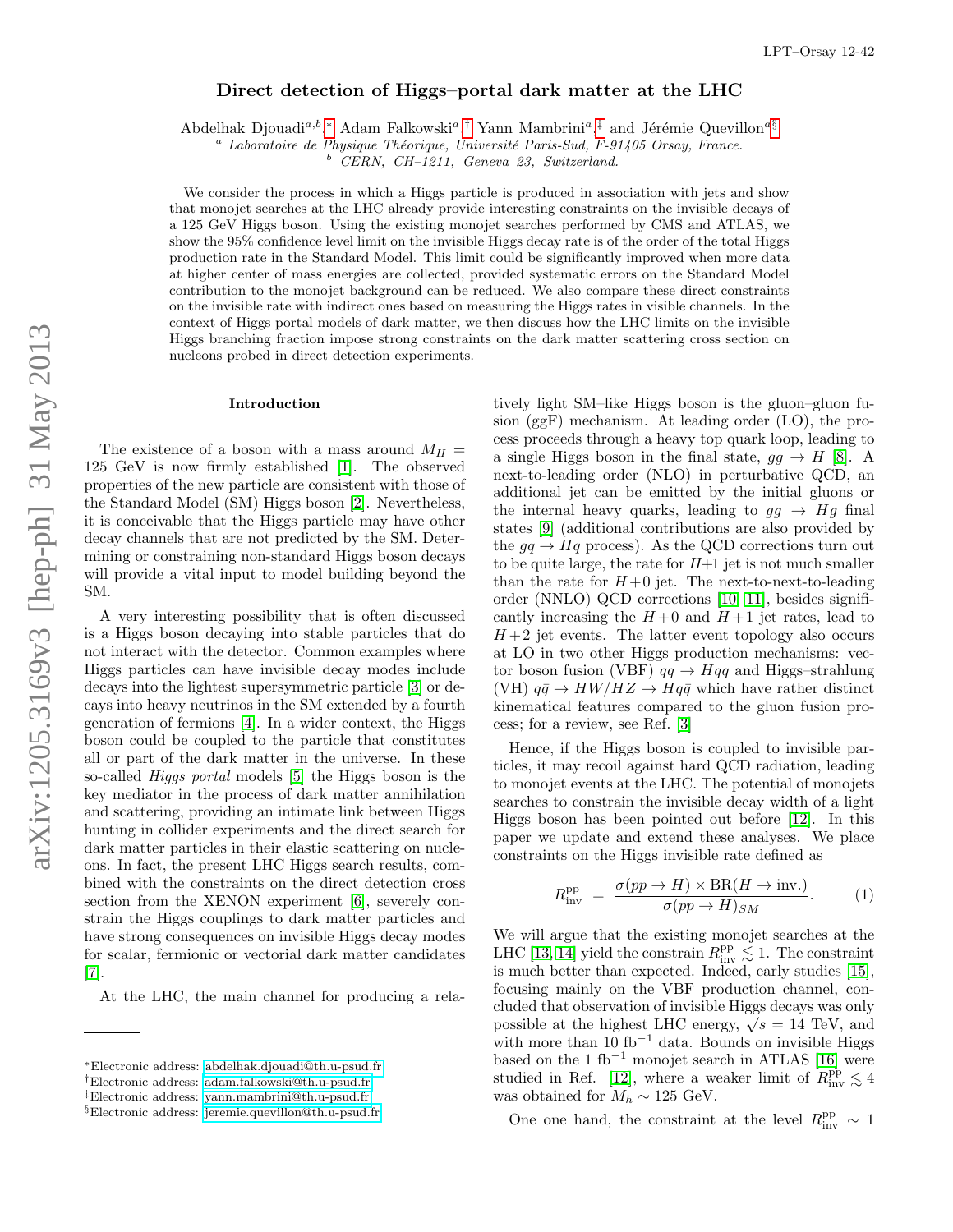means that the monojet searches cannot yet significantly constrain the invisible Higgs branching fraction if the production rate of the 125 GeV Higgs boson is close to the SM one. In fact, in that case much stronger constraints follow from global analyses of the *visible* Higgs decay channels, which disfavor  $BR(H \to inv.) > 0.2$  at 95% confidence level (CL) [\[2\]](#page-5-0). However, in models beyond the SM, the Higgs production rate may well be enhanced, and in that case the monojet constraints discussed here may become relevant. In this sense, our results are complementary to the indirect constraints on the invisible branching fraction obtained by measuring visible Higgs decays.

In the next step, we discuss the connection between the Higgs invisible branching fraction and the direct dark matter detection cross section. We work in the context of Higgs portal models and consider the cases of scalar, fermionic and vectorial dark matter particles (that we generically denote by  $\chi$ ) coupled to the Higgs boson. To keep our discussion more general, the Higgs– $\chi\chi$  couplings are not fixed by the requirement of obtaining the correct relic density from thermal history<sup>1</sup>. In each case, the LHC constraint  $BR(H \to inv.)$  can be translated into a constraint on the Higgs boson couplings to the dark matter particles. We will show that these constraints are competitive with those derived from the XENON bounds on the dark matter scattering cross section on nucleons<sup>2</sup> . We discuss how future results from invisible Higgs searches at the LHC and from direct detection experiments will be complementary in exploring the parameter space of Higgs portal models.

The rest of this letter is organized as follows. In the next section, we present our analysis of invisible Higgs production at the LHC. We estimate the sensitivity to the invisible Higgs rate of the CMS monojet search using the invisible riggs rate of the CMS monojet search using<br>4.7 fb<sup>-1</sup> of data at  $\sqrt{s}$  = 7 TeV [\[13\]](#page-5-11). We also study the constraints from the recent ATLAS monojet search using constraints from the recent ATLAS monojet search using<br>10 fb<sup>−1</sup> of data at  $\sqrt{s} = 8$  TeV [\[14\]](#page-5-12). In the following section we discuss the interplay of the monojet constraints on the invisible Higgs decays and the indirect constraints from the global analysis of the LHC Higgs data. We show that a portion of the theory space with a large Higgs invisible branching fraction favored by global fits is excluded by the monojet constraints. We then move on to discuss the implications for Higgs portal dark matter models and the complementarity between dark matter direct detection at the LHC and in XENON. In the last section we present short conclusions.

## Monojet constraints on the invisible width

In this section we estimate the sensitivity of current monojet searches at the LHC to a Higgs particles that decays invisibly. We rely on the searches for monojets performed by CMS using  $4.7$  fb<sup>-1</sup> of data at 7 TeV center of mass energy [\[13\]](#page-5-11). The basic selection requirements used by CMS are as follows:

- at least 1 jet with  $p_T^j > 110$  GeV and  $|\eta^j| < 2.4$ ;
- at most 2 jets with  $p_T^j > 30$  GeV;
- no isolated leptons;

A second jet with  $p_T^j$  above 30 GeV is allowed provided it is not back-to-back with the leading one,  $\Delta\phi(i_1, i_2)$ 2.5. Incidentally, this is advantageous from the point of view of invisible Higgs searches, as Higgs production at the LHC is often accompanied by more than one jet; vetoing the second jet would reduce the signal acceptance by a factor of  $\sim$  2. The CMS collaboration quotes the observed event yields and expected SM background for 4 different cuts on the missing transverse momentum:  $p_T^{\text{miss}} > 250, 300, 350, 400 \text{ GeV}$ . These events are largely dominated by the SM backgrounds, namely  $Z + \text{jets}$ , where the Z boson decays invisibly, and  $W + \text{jets}$ , where the W boson decays leptonically and the charged lepton is not reconstructed. In particular, with  $4.7 \text{ fb}^{-1}$ data, the CMS collaboration estimates the background to be  $7842 \pm 367$  events for  $p_T^{\text{miss}} > 250 \text{ GeV}$ .

A Higgs boson produced with a significant transverse momentum and decaying to invisible particles may also contribute to the final state targeted by monojet searches. In Fig[.1,](#page-2-0) we show the fraction of Higgs events produced at the parton level in the ggF and VBF processes with  $p_T^{\text{Higgs}}$  above a given threshold, assuming  $M_H = 125$  GeV. One observes that about 0.5% of ggF events are produced with  $p_T^{\text{Higgs}} > 250 \text{ GeV}$ , while for the VBF production processes that fraction is larger by the v<sub>DF</sub> production processes that fraction is larger by<br>a factor of  $\sim 3$ . In 4.7 fb<sup>-1</sup> data at  $\sqrt{s} = 7$  TeV this corresponds to about 500 events, assuming the SM production cross sections. This suggests that if an invisible Higgs boson is produced with rates that are comparable or larger than that of the SM Higgs boson, the monojet searches may already provide meaningful constraints.

In order to estimate the sensitivity of the CMS monojet search to the invisible Higgs signal, we generated the  $pp \rightarrow H + \text{jets} \rightarrow \text{invisible} + \text{jets}$  process. We used the program POWHEG [\[18,](#page-5-16) [19\]](#page-5-17) for the ggF and VBF channels at the parton level, and Madgraph 5 [\[20\]](#page-5-18) for the VH channels. Showering and hadronization was performed using Pythia 6 [\[21\]](#page-5-19) and Delphes 1.9 [\[22\]](#page-5-20) was employed to simulate the CMS detector response. We imposed the analysis cuts listed above on the simulated events so as to find the signal efficiency. As a cross-check, we passed  $(Z \rightarrow \nu \nu)$  + jets background events through the same simulation chain, obtaining efficiencies consistent within 15% with the data–driven estimates of that background provided by CMS.

<sup>1</sup> Instead, we assume that one of the multiple possible processes (e.g. co-annihilation, non-thermal production, s–channel poles of particles from another sector) could arrange that the dark matter relic abundance is consistent with cosmological observations.

 $^2$  We note that the process  $gg \to H \to \chi \chi$  for dark matter  $\chi$  production at the LHC is an important component of the (crossed) process for dark matter scattering on nucleons,  $g\chi \rightarrow g\chi$  [\[17\]](#page-5-15).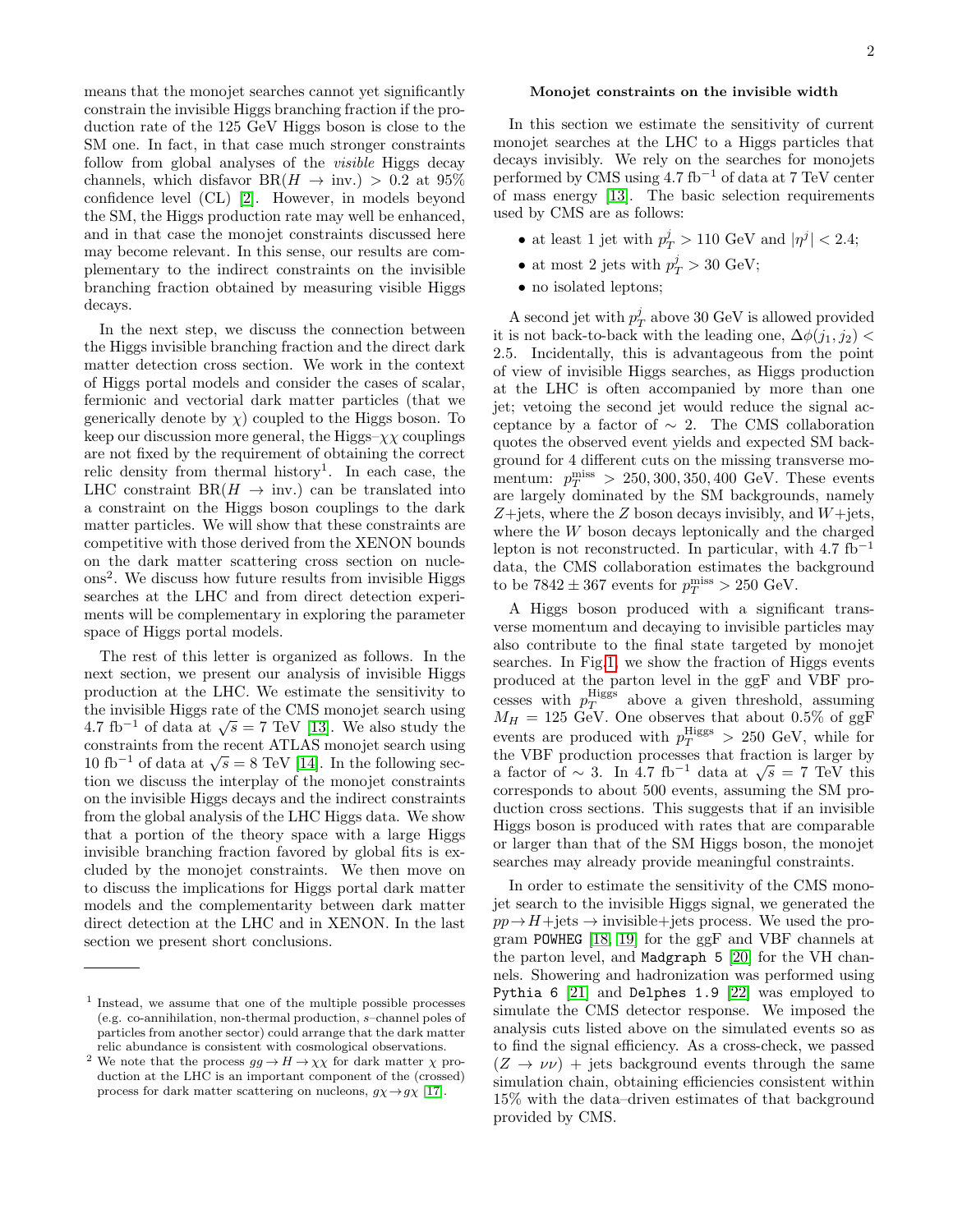

<span id="page-2-0"></span>FIG. 1: The fraction of events with Higgs transverse momentum above a given threshold for the ggF (red circles) and VBF (blue squares) production modes. The distributions were obtained at NLO using the program POWHEG [\[18\]](#page-5-16). In the case of ggF, the simulations included the finite quark mass effects [\[19\]](#page-5-17), and we find good agreement with the NNLO distribution obtained using the program HRes [\[11\]](#page-5-9) (black line).

The signal event yield depends on the cross section in each Higgs production channel and on the Higgs branching fraction into invisible final states. Thus, strictly speaking, the quantities that are being constrained by the CMS search are<sup>3</sup>  $R_{\text{inv}}^{\text{gg}}$  and  $R_{\text{inv}}^{\text{V}}$  defined as

$$
R_{\text{inv}}^{\text{gg}} = \frac{\sigma(gg \to H) \times \text{BR}(H \to \text{inv})}{\sigma(gg \to H)_{SM}},
$$
(2)  

$$
R_{\text{inv}}^{\text{V}} = \frac{[\sigma(qq \to Hqq) + \sigma(q\bar{q} \to VH)] \times \text{BR}(H \to \text{inv})}{\sigma(qq \to Hqq)_{SM} + \sigma(q\bar{q} \to VH)_{SM}}
$$

Currently available data do not allow us to independently constrain  $R_{\text{inv}}^{\text{gg}}$  and  $R_{\text{inv}}^{\text{V}}$ . Thus, for the sake of setting limits, we assume that the proportions of ggF, VBF and VH rates are the same as in the SM, and we take the inclusive cross sections to be  $\sigma(gg \to H)_{\rm SM} = 15.3$  pb,  $\sigma(qq \to Hqq)_{\rm SM} = 1.2$  pb and  $\sigma(q\bar{q} \to HV)_{\rm SM} = 0.9$  pb [\[23\]](#page-5-21). With this assumption, after the analysis cuts the signal receives about 30% contribution from the VBF and VH production modes, and the rest from ggF; thus CMS constrains the combination  $R_{\text{inv}}^{\text{pp}} \approx \frac{2}{3} R_{\text{inv}}^{\text{gg}} + \frac{1}{3} R_{\text{inv}}^{\text{V}}$ .

Our results are presented in Table [I.](#page-2-1) We display the predicted event yields  $N_{\rm inv}^{\rm gg},\,N_{\rm inv}^{\rm V}$  in, respectively, the ggF and VBF+VH channels for the four CMS  $p_T^{\text{miss}}$  cuts.<sup>4</sup> For convenience, we also reproduce the expected  $\Delta N_{95\%}^{i,\rm exp}$  and observed  $\Delta N^{\rm obs}_{95\%}$  95% CL limits on the number of extra non-SM events quoted by CMS in Ref. [\[13\]](#page-5-11) for each cut. Comparing  $N_{\text{inv}}^{\text{gg}} + N_{\text{inv}}^{\text{V}}$  with  $\Delta N_{95\%}$  it is straightforward to obtain  $95\%$  CL expected and observed limits on  $R_{\text{inv}}^{\text{pp}}$ corresponding to each cut reported in Table [I.](#page-2-1) We find the best expected limit  $R_{\text{inv}}^{\text{pp}} \leq 2.1$  for the  $p_T^{\text{miss}} \geq 250 \text{ GeV}$ cut. The observed limit is better than the expected one

| $p_T^{\text{miss}}[\text{GeV}]$ $N_{\text{inv}}^{\text{gg}} N_{\text{inv}}^{\text{V}} \Delta N_{95\%}^{\text{exp}} \Delta N_{95\%}^{\text{obs}} $ exp. $R_{\text{inv}}^{\text{pp}} $ obs. $R_{\text{inv}}^{\text{pp}}$ |  |  |  |  |
|------------------------------------------------------------------------------------------------------------------------------------------------------------------------------------------------------------------------|--|--|--|--|
|                                                                                                                                                                                                                        |  |  |  |  |

| . . |     | 111 V | $\cdots$ | YO 70 | -9970 | <br>111 V | 111V    |
|-----|-----|-------|----------|-------|-------|-----------|---------|
|     | 250 | 250   | 10       | 779   | 600   | 2.1       | $1.6\,$ |
|     | 300 | 110   | 50       | 325   | 368   | 2.1       | 2.3     |
|     | 350 | 46    | 25       | 200   | 158   | 2.8       | 2.2     |
|     | 400 | 22    | 13       | 118   | 95    | 3.4       | 2.7     |

<span id="page-2-1"></span>TABLE I: Limits on the on the invisible Higgs rate  $R_{\text{inv}}^{\text{pp}}$ . The event yields are given for each reported  $p_T^{\text{miss}}$  cut of the CMS monojet search, separately for the ggF and VBF+VH production modes, assuming the SM Higgs production cross sections in these channels and  $BR(H \to inv) = 100\%$ . We also give the expected and observed 95% CL limits on the number of non-SM events reported by CMS [\[13\]](#page-5-11), which allow us to derive 95%CL expected and observed limits on  $R_{\rm inv}^{\rm pp}$ .

thanks to an  $\mathcal{O}(1\sigma)$  downward fluctuation of the SM background, and we find  $R_{\text{inv}}^{\text{pp}} \leq 1.6$  at 95% CL for that cut. A stronger limit on  $R_{\text{inv}}^{\text{pp}}$  can be derived by binning the number of events given in Table [I](#page-2-1) into exclusive bins, and then combining exclusion limits from all four  $p_T^{\text{miss}}$ bins. Assuming Gaussian errors, one can recast the limits on the number of non-SM events as  $\Delta N^i = \Delta N_0^i \pm \Delta N_{1\sigma}^i$ , with  $\Delta N_0^i = \Delta N_{95\%}^{i, \text{obs}} - \Delta N_{95\%}^{i, \text{exp}}, \, \Delta N_{1\sigma}^i = \Delta N_{95\%}^{i, \text{exp}} / 1.96,$ where  $i = 1...4$  indexes the  $p_T^{\text{miss}}$  bins. Invisible Higgs<br>decays would produce an excess of exects  $\delta N^i (P^{\text{PP}})$  in decays would produce an excess of events  $\delta N^i(R_{\rm inv}^{\rm pp})$  in all the bins. Assuming in addition small correlations between the errors in various bins, we can thus construct a global  $\chi^2$  function,  $\chi^2 = \sum_i [\Delta N_0^i - \delta N^i (R_{\text{inv}}^{\text{pp}})]^2 / [\Delta N_{1\sigma}^i]^2$ so as to constrain  $R_{\text{inv}}^{\text{pp}}$ . Using this procedure we obtain

$$
R_{\text{inv}}^{\text{pp}} \le 1.10 \quad \text{at } 95\% \text{ CL.} \tag{3}
$$

Following the same procedure, we can also constrain separately  $\overline{R}_{\text{inv}}^{\text{gg}}$  and  $R_{\text{inv}}^{\vec{V}}$ , assuming only the ggF or only the VBF+VH Higgs production mode is present. We find  $R_{\rm inv}^{\rm gg} \le 2.0$  (when VBF and VH are absent) or  $R_{\rm inv}^{\rm V} \le 4.0$ (when ggF is absent) at 95% CL.

We also study the impact of the ATLAS monojet we also study the impact of the ATLAS monojet<br>search [\[14\]](#page-5-12) with 10 fb<sup>-1</sup> at  $\sqrt{s} = 8$  TeV. ATLAS defines 4 search categories: SR1, SR2, SR3, SR4 with similar cuts on the visible jets as discussed above for the CMS case, and with the missing energy cut  $p_T^{\text{miss}} >$ 120, 220, 350, 500 GeV, respectively. In Table [II](#page-3-0) we give the 95% CL limits on the invisible rate deduced from the number monojet events reported by ATLAS for each of these categories. We find the best expected limit  $R_{\text{inv}}^{\text{pp}} \leq 1.7$  using the  $p_T^{\text{miss}} \geq 220$  GeV cut, while the best observed limit is  $R_{\text{inv}}^{\text{pp}} \leq 1.4$  using the  $p_T^{\text{miss}} \geq 500 \text{ GeV}$ . Unlike in the CMS case, combining ATLAS exclusion limits from different  $p_T^{\text{miss}}$  bins does not improve the limit of  $R_{\rm inv}^{\rm pp}.$ 

#### Monojet vs. indirect constraints on invisible decays

In this section we discuss the interplay between the monojet constraints on the invisible Higgs decays and the indirect constraints from the global analysis of the LHC Higgs data [\[24\]](#page-5-22). Assuming the Higgs is produced with

<sup>&</sup>lt;sup>3</sup> Assuming custodial symmetry,  $R_{\text{inv}}^{\text{VH}} = R_{\text{inv}}^{\text{VBF}} \equiv R_{\text{inv}}^{\text{V}}$ .<br><sup>4</sup> Note that we did not consider the theoretical uncertainties on the cross sections [\[23\]](#page-5-21) and the efficiencies of the  $p_T$  cuts which, although significant, are currently smaller than the experimental ones.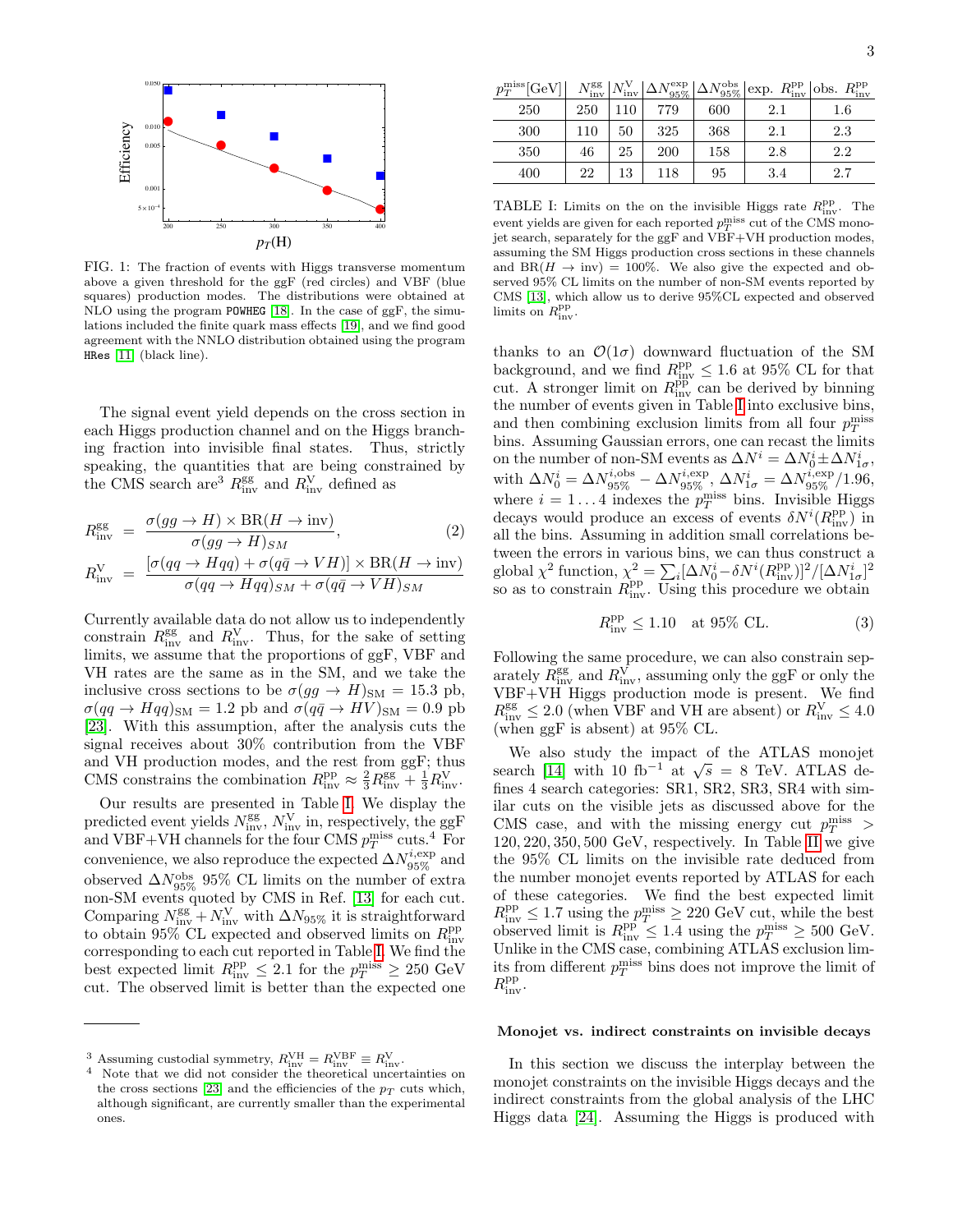| $p_T^{\text{miss}}[\text{GeV}]$ |     |     |                 | $N_{\rm inv}^{\rm gg}$ $N_{\rm inv}^{\rm V}$ $\Delta N_{\rm Bkg}$ exp. $R_{\rm inv}^{\rm pp}$ obs. $R_{\rm inv}^{\rm pp}$ |     |
|---------------------------------|-----|-----|-----------------|---------------------------------------------------------------------------------------------------------------------------|-----|
| 120                             |     |     | 5694 1543 12820 | 3.5                                                                                                                       | 4.4 |
| 220                             | 904 | 286 | 1030            | 1.7                                                                                                                       | 1.6 |
| 350                             | 110 | 45  | 171             | 2.2                                                                                                                       | 3.3 |
| 500                             | 15  | 9   | 73              | 6.0                                                                                                                       | 1.4 |

<span id="page-3-0"></span>TABLE II: Predicted event yields  $N_{\text{inv}}$  (assuming  $BR(H \to inv)$ ) 100%), the  $1\sigma$  background uncertainty  $\Delta N_{\rm Bkg}$ , and the expected and observed 95% CL limits on the invisible Higgs rate  $R_{\text{inv}}^{\text{pp}}$  for each reported missing energy cut in the 8 TeV 10 fb  $^{-1}$  ATLAS monojet search [\[14\]](#page-5-12). The event yields are given separately for the ggF and VBF+VH production modes, assuming the SM Higgs production cross sections in these channels.

the SM cross section, the monojet constraints on the invisible branching fraction are not yet relevant. However, in models beyond the SM the Higgs production rate can be significantly enhanced, especially in the gluon fusion channel. One well known example is the case of the SM extended by the 4th generation of chiral fermions where the  $gg \to H$  cross section is enhanced by an order of magnitude. In that class of models a large invisible width may easily arise due to Higgs decays to the 4th generation neutrinos, in which case the monojet constraints discussed here become very important. More generally, the ggF rate can be enhanced whenever there exist additional colored scalars or fermions whose mass originates (entirely or in part) from electroweak symmetry breaking. In a model-independent way, we can describe their effect on the ggF rate via the effective Higgs coupling to gluons:

$$
\Delta \mathcal{L} = \frac{c_{gg}}{4} H G^{a}_{\mu\nu} G^{\mu\nu,a}, \tag{4}
$$

where  $c_{gg}$  can take arbitrary real values depending on the number of additional colored species, their masses, their spins, and their couplings to the Higgs. Furthermore, given the small Higgs width in the SM,  $\Gamma_{H,SM} \sim$  $10^{-5}m_H$ , a significant invisible width  $\Gamma_{H,\text{inv}} \sim \Gamma_{H,SM}$ may easily arise even from small couplings of the Higgs to new physics, for example to massive neutrinos or to dark matter in Higgs portal models. We parametrize these possible couplings simply via the invisible branching fraction Brinv, which is allowed to take any value between 0 and 1. In Fig [2](#page-3-1) we plot the best fit region to the LHC Higgs data in the  $\text{Br}_{\text{inv}}\text{-}c_{gg}$  parameter space. For the SM value  $c_{gg} = 0$  an invisible branching fraction larger than  $\sim 20\%$  is disfavored at 95% CL. When  $c_{qq} > 0$ , the global fit admits a larger invisible branching fraction, even up to Br<sub>inv</sub> ~ 50%. Nevertheless, the monojet constraints on the Higgs invisible width derived in this paper are weaker then the indirect constraints from the global fits, when the latest Higgs data are taken into account.

## Invisible branching fraction and direct detection

If the invisible particle into which the Higgs boson decays is a constituent of dark matter in the universe,

FIG. 2: 68% CL (light green) and 95% CL (dark green) best fit regions to the combined LHC Higgs data. The black meshed region is excluded by the monojet constraints derived in this paper, while the red meshed region is excluded by the recent ATLAS  $Z + (H \rightarrow$ MET) search [\[25\]](#page-5-23).

<span id="page-3-1"></span>0.0 0.2 0.4 0.6 0.8 1.0

Brinv

 $-0.010$ 

 $-0.005$ 

 $\frac{66}{60}$  0.000

0.005

0.010

the Higgs coupling to dark matter can be probed not only at the LHC but also in direct detection experiments. In this section, we discuss the complementarity of these two direct detection methods. We consider generic Higgs-portal scenarios in which the dark matter particle is a real scalar, a real vector, or a Majorana fermion,  $\chi = S, V, f$  [\[7,](#page-5-5) [26\]](#page-5-24). The relevant terms in the effective Lagrangian in each of these cases are

$$
\Delta \mathcal{L}_S = -\frac{1}{2} m_S^2 S^2 - \frac{1}{4} \lambda_S S^4 - \frac{1}{4} \lambda_{hSS} H^{\dagger} H S^2 ,
$$
  
\n
$$
\Delta \mathcal{L}_V = \frac{1}{2} m_V^2 V_\mu V^\mu + \frac{1}{4} \lambda_V (V_\mu V^\mu)^2 + \frac{1}{4} \lambda_{hVV} H^{\dagger} H V_\mu V^\mu ,
$$
  
\n
$$
\Delta \mathcal{L}_f = -\frac{1}{2} m_f f f - \frac{1}{4} \frac{\lambda_{hff}}{\Lambda} H^{\dagger} H f f + \text{h.c.} .
$$
 (5)

The partial Higgs decay width into dark matter  $\Gamma(H \to$  $\chi \chi$ ) and the spin–independent  $\chi$ –proton elastic cross section  $\sigma_{\chi p}^{\rm SI}$  can be easily calculated in terms of the parameters of the Lagrangian, and we refer to Ref. [\[7\]](#page-5-5) for complete expressions. For the present purpose, it is important that both  $\Gamma(H \to \chi \chi)$  and  $\sigma_{\chi p}^{\rm SI}$  are proportional to  $\lambda_{H\chi\chi}^{2}$ ; therefore, the ratio  $r_{\chi} = \Gamma(H \to \chi\chi)/\sigma_{\chi p}^{\rm SI}$  depends only on the dark matter mass  $M_{\chi}$  and known masses and couplings (throughout, we assume the Higgs mass be  $M_H = 125$  GeV). This allows us to relate the invisible Higgs branching fraction to the direct detection cross section:

$$
BR_{\chi}^{\rm inv} \equiv \frac{\Gamma(H \to \chi \chi)}{\Gamma_H^{\rm SM} + \Gamma(H \to \chi \chi)} = \frac{\sigma_{\chi p}^{\rm SI}}{\Gamma_H^{\rm SM}/r_{\chi} + \sigma_{\chi p}^{\rm SI}} \qquad (6)
$$

with  $\Gamma_H^{\text{SM}}$  the total decay width into all particles in the SM. For a given  $M_{\chi}$ , the above formula connects the invisible branching fraction probed at the LHC to the dark matter-nucleon scattering cross section probed by XENON100. For  $m_p \ll M_\chi \ll \frac{1}{2} M_H$ , and assuming the visible decay width equals to the SM total width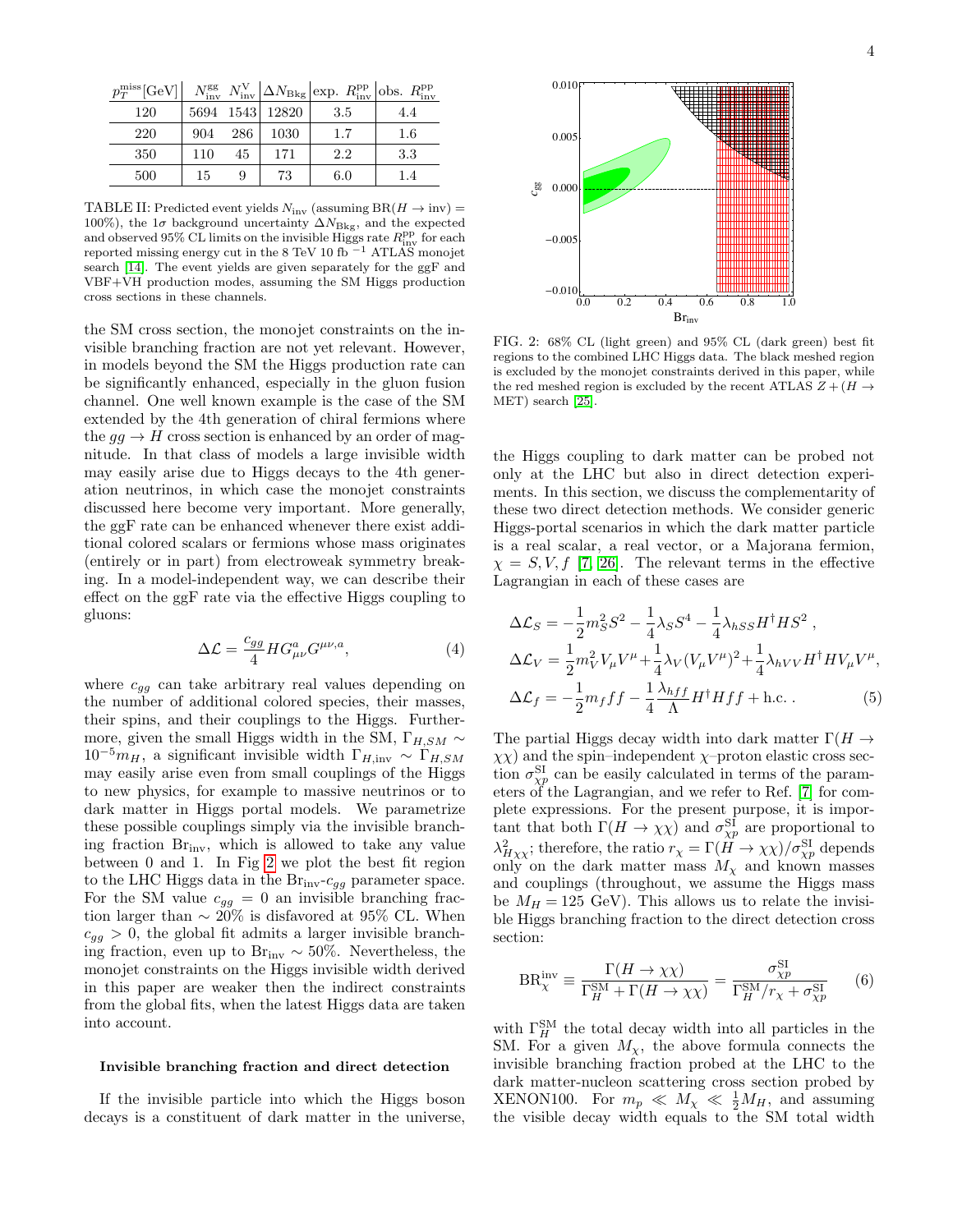$\Gamma_H^{\text{SM}} = 4.0 \text{ MeV } [27]$  $\Gamma_H^{\text{SM}} = 4.0 \text{ MeV } [27]$ , one can write down the approximate relations in the three cases that we are considering,

<span id="page-4-2"></span>
$$
BR_S^{\text{inv}} \simeq \frac{\left(\frac{\sigma_{Sp}^{\text{SI}}}{10^{-9} \text{pb}}\right)}{400 \left(\frac{10 \text{ GeV}}{M_S}\right)^2 + \left(\frac{\sigma_{Sp}^{\text{SI}}}{10^{-9} \text{pb}}\right)}
$$
\n
$$
BR_V^{\text{inv}} \simeq \frac{\left(\frac{\sigma_{Vp}^{\text{SI}}}{10^{-9} \text{pb}}\right)}{4 \times 10^{-2} \left(\frac{M_V}{10 \text{ GeV}}\right)^2 + \left(\frac{\sigma_{Vp}^{\text{SI}}}{10^{-9} \text{pb}}\right)}
$$
\n
$$
BR_f^{\text{inv}} \simeq \frac{\left(\frac{\sigma_{fp}^{\text{SI}}}{10^{-9} \text{pb}}\right)}{3.47 + \left(\frac{\sigma_{fp}^{\text{SI}}}{10^{-9} \text{pb}}\right)} \tag{7}
$$

Thus, for a given mass of dark matter, an upper bound on the Higgs invisible branching fraction implies an upper bound on the dark matter scattering cross section on nucleons. In Fig. [3](#page-4-1) we show the maximum allowed values of the scattering cross section, assuming the 20% bound on  $BR_{\chi}^{\text{inv}}$ , as follows from indirect constraints on the invisible width discussed in the previous section. Clearly, the relation between the invisible branching fraction and the direct detection cross section strongly depends on the spinorial nature of the dark matter particle, in particular, the strongest (weakest) bound is derived in the vectorial (scalar) case.

In all cases, the derived bounds on  $\sigma_{\chi p}^{\rm SI}$  are stronger than the direct one from XENON100 in the entire range where  $M_{\chi} \ll \frac{1}{2}M_H$ . In other words, the LHC is currently the most sensitive dark matter detection apparatus, at least in the context of simple Higgs-portal models (even more so if  $\chi$  is a pseudoscalar, as in [\[29\]](#page-5-26)). This conclusion does not rely on the assumption that the present abundance of  $\chi$  is a thermal relic fulfilling the WMAP constraint of  $\Omega_{DM} = 0.226$  [\[28\]](#page-5-27), and would only be stronger if  $\chi$  constitutes only a fraction of dark matter in the universe. We also compared the bounds to the projected future sensitivity of the XENON100 experiment (corresponding to  $60,000$  kg-d,  $5-30$  keV and  $45\%$  efficiency).

Of course, for  $M_{\chi} > \frac{1}{2} M_H$ , the Higgs boson cannot decay into dark matter<sup>5</sup>, in which case the LHC cannot compete with the XENON bounds.

# Conclusions

We have shown that monojet searches at the LHC already provide interesting limits on invisible Higgs decays, constraining the invisible rate to be less than the total SM Higgs production rate at the 95% CL. This provides an important constrain on the models where the  $\frac{5}{5}$  In this case, one should consider the pair production of dark In this case, one should consider the pair production of dark matter particles through virtual Higgs boson exchange,  $pp \rightarrow$ 





<span id="page-4-1"></span>FIG. 3: Bounds on the spin-independent direct detection cross section  $\sigma_{\chi p}^{\rm SI}$  in Higgs portal models derived for  $M_H = 125 \text{ GeV}$ and the invisible branching fraction of 20 % (colored lines). The curves take into account the full  $M<sub>X</sub>$  dependence, without using the approximation in Eq. [7.](#page-4-2) For comparison, we plot the current and future direct bounds from the XENON experiment (black lines).

Higgs production cross section is enhanced and the invisible branching fraction is significant. Monojets searches are sensitive mostly to the gluon–gluon fusion production mode and, thus, they can also probe invisible Higgs decays in models where the Higgs coupling to the electroweak gauge bosons is suppressed. The limits could be significantly improved when more data at higher center of mass energies are collected, provided systematic errors on the Standard Model contribution to the monojet background can be reduced.

We also analyzed in a model–independent way the interplay between the invisible Higgs branching fraction and the dark matter scattering cross section on nucleons, in the context of effective Higgs portal models. The limit  $BR_{inv} < 0.2$ , suggested by the combination of Higgs data in the visible channels, implies a limit on the direct detection cross section that is stronger than the current bounds from XENON100, for scalar, fermionic, and vectorial dark matter alike. Hence, in the context of Higgsportal models, the LHC is currently the most sensitive dark matter detection apparatus.

Acknowledgements: The authors would like to thank J. Baglio, E. Bagnaschi, E. Bragina, C. Grojean, P. Boucaud, and T. Volansky as well as the Magic Monday Journal Club for discussions. This work was supported by the French ANR TAPDMS ANR-09-JCJC-0146 and the Spanish MICINNs Consolider-Ingenio 2010 Programme under grant Multi- Dark CSD2009-00064. A.D. thanks the CERN TH unit for hospitality and support.

 $H^*X \to \chi \chi X$ . The rates are expected to be rather small [\[7\]](#page-5-5).

<span id="page-4-0"></span>[1] G. Aad et al. [ATLAS Collaboration], Phys. Lett. B 716 (2012) 1 [\[arXiv:1207.7214](http://arxiv.org/abs/1207.7214) [hep-ex]]. S. Chatrchyan et al. [CMS Collaboration], Phys. Lett. B 716 (2012) 30